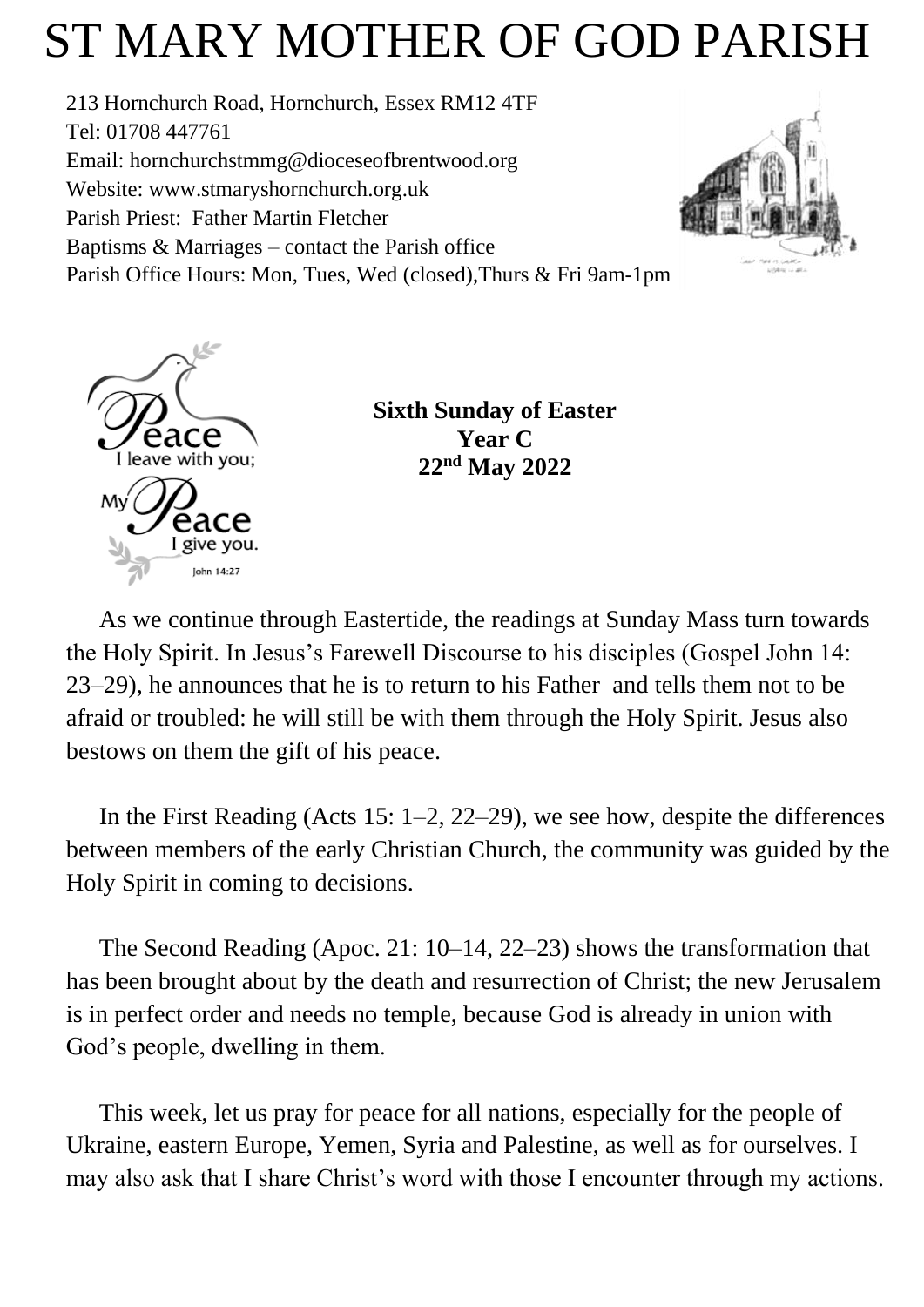**Mission Witness: 'Red Box' Thank You and Appeal:** Next weekend, 28<sup>th</sup> & 29<sup>th</sup> May we welcome Fr Paul Boagey MHM to give the five-yearly Appeal. Thank you to all the parishioners who already give to the Pope's official charity for overseas mission – Missio – and Britain's own missionary order, the Mill Hill Missionaries, through the Red Box. There will not be a second collection, but if you do not currently have a Red Box, please do consider taking one. You can find more information or set up a Direct Debit online at mission.org.uk/about-apf

The Ascension of the Lord: On Thursday 26<sup>th</sup> May it is the The Ascension of the Lord which is a Holyday of Obligation. Mass will be said On Wednesday 25<sup>th</sup> May at 7.30pm and Thursday 26<sup>th</sup> May at 9.15am.

**First Holy Communion:** Please pray for the children of our Parish as they celebrate their First Holy Communion this weekend.

Application forms for our 2022-2023 First Holy Communion course are available to collect from the back of the Church.

**Baptism:** Our next Baptism course will take place on  $7<sup>th</sup>$  & 14<sup>th</sup> June. If you would like to attend this course, please fill in a Baptism form which is located at the back of the church and hand it in to the Parish office.

**Duke of Edinburgh Congratulations:** 6 ex St. Mary's & Sacred Heart girls along with their parents and Youth Club Leaders, Rose & Donna, went to Buckingham Palace on Friday to receive their 'Duke of Edinburgh Gold Awards'. Well done to all of you.

**Queens Platinum Jubilee Celebration:** Congratulations to the children from our school who joined the Commonwealth Choir who sang before Her Majesty the Queen last Sunday night at Windsor. We are all very proud of you.

**Exploring your Faith:** This is a new group where we meet monthly to talk about anything related to the Catholic faith. The next meeting is Tuesday 31st May, in the Van Meenan room 8.00pm-9.30pm. All are very welcome, if you are interested contact Liz Hill 07801708017 or Karen Gannon 07876 75302.

**Queens Jubilee Picnic:** Please join us to celebrate the Queens Jubilee on Friday 10th June 3.30 - 7pm on the Parish Field, we will have tombola's, games, plus food and drink to purchase.

**Pass it On!:** This is a multigenerational social group, bringing older and younger people together. The group meets monthly in St Mary's Parish Hall, Hornchurch on a Saturday 2pm - 4pm. This is free group, open to all and refreshments are provided. If you've never been before, come along and try it, it's a great opportunity for the children to socialise with the older people in our community while taking part in a range of fun activities. Also, if you have an older friend, relative or neighbour that might want to try something different on a Saturday afternoon, then please tell them about the group. **The next meeting is Saturday 4th June and it is a special Jubilee party!** If you have any specific queries or if you require any assistance with travel, please contact Joanne on 07985 496196."

**Musical talent needed:** If you can play the guitar / piano / keyboard and are willing to help, please speak to Fr Martin.

**Fuel Bank Foundation:** Helping families in the energy crisis. We are mindful of those in the parish community who, as large fuel bills hit, will be choosing between heating, and eating. We have been given information about the Fuel Bank Foundation who give families help, advice and breathing space to try to alleviate fuel poverty – if you are in fuel crisis then look at www.fuelbankfoundation.org

**Rainham Foodbank Donations**: Families continue to need all the basics, all the staple foods – tinned items, pasta sauces, tea, coffee, long life milk, cereals etc., plus toiletries, large size nappies (sizes 5 to 7) toilet rolls, sanitary products. Thank you for your continuing generosity.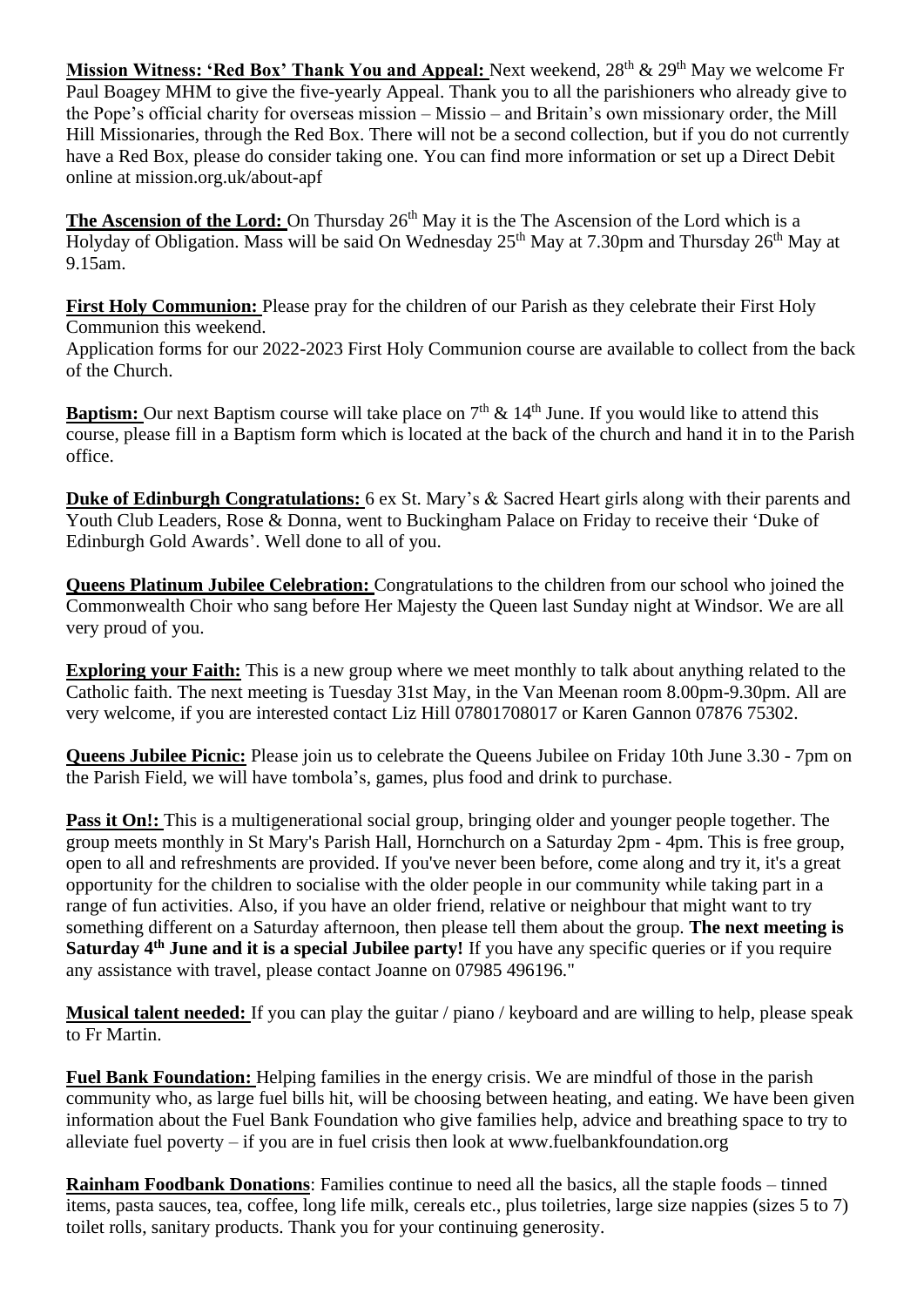**Finances:** Please feel free to drop an offering into the presbytery or alternatively, you can make a payment into our bank account, either as a one off or by a regular Standing Order.

The details are as follows: Account Number: 51019058 Sort Code: 40-13-22 Account Name: St. Mary Mother of God If you have a gift aid number, please use that as a reference when you make your donation. Any donations are very gratefully received.

**Gift Aid:** If you wish to join the Gift Aid scheme, please contact the Parish office.

**Please remember in your prayers** Yvonne Ingham RIP and Grant Cambridge RIP, who have died recently. Please remember the sick and housebound of the parish and those in hospital in your prayers. If anyone is seriously ill and needs the priest, please ring the Presbytery.

## **Please pray for the sick in our Parish** at home and in hospital, especially:

Margaret Baan, Ashley Baptist, Ruth Carroll, Martin Chandler, Martin Cornish, John Dawson, David Donovan, Arturo Garzon, Anna Gawlik, Betty Gemba, Sharon De Giorgio, Victor Guy, Fr Bob Hamill, Malcolm Hiltion, Evelyn Hughes, Anne Humphrays, Sajy Joseph, Cathy Lennon, Bill Lodge, Paul Lodge, Margaret Lodge, John Loftus, Bina McCarthy, Carly Menon, Bridget O'Sullivan, Mary Picton, Phil & Tony Reed, Paul Ridley, Susan Squires, Elaine Sullivan, Paddy Sullivan, Josie Walsh, Evelyn Ward and for all our family and friends who are ill.

### **Please inform us if there is someone seriously ill and let us know if anyone on the list is no longer ill so we can remove their name from our list.**

**Rosary Thursday 7.30pm:** The Rosary will be said in the Church. Please enter through the side door of the Church by the Van Meenan room. All are welcome to come and join us.

## **Prayer to Our Lady – The Memorare Prayer**

REMEMBER, O most gracious Virgin Mary, that never was it known that anyone who fled to thy protection, implored thy help, or sought thy intercession was left unaided. Inspired with this confidence, I fly to thee, O Virgin of virgins, my Mother; to thee do I come; before thee I stand, sinful and sorrowful. O Mother of the Word Incarnate, despise not my petitions, but in thy mercy hear and answer me. Amen.

### **Prayer to St. Michael the Archangel**

"Saint Michael the Archangel, defend us in battle. Be our protection against the wickedness and snares of the devil; May God rebuke him, we humbly pray; And do thou, O Prince of the Heavenly Host, by the power of God, thrust into hell Satan and all evil spirits who wander through the world for the ruin of souls. Amen."

### **A Prayer for Ukraine**

God of peace, Whose son Jesus Christ taught us To love our neighbour as ourselves, Give your strength to the people of Ukraine, Give your wisdom to the leaders of the world, Give your love to all of us who pray for peace – Peace that will transform, Peace that will heal, Peace that will last, For the sake of the same Jesus Christ, The Prince of Peace, Amen.